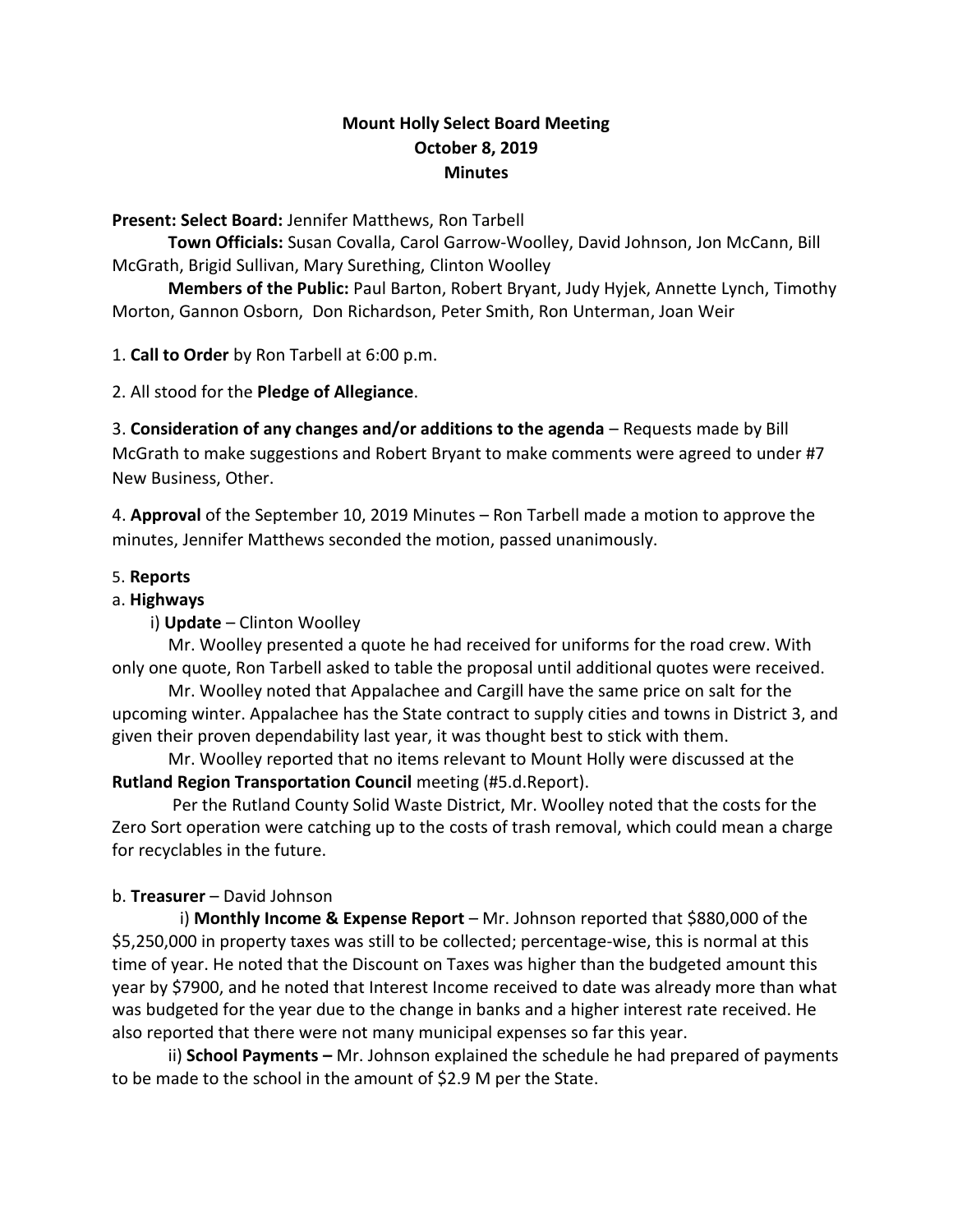c. **Rutland Regional Planning Commission Report** - Jon McCann reported on an interesting presentation on light pollution and noted a growing trend in "dark sky tourism" that could be of benefit to Mount Holly's tourist businesses. He noted that talks are underway with the US Forest Service to designate national forests as dark sky preserves. Jennifer Matthews commented on a conversation at a Select Board meeting with Tim Mueller of Okemo Mountain Resort in attendance back when Jackson Gore was in the early stages of development. She asked about noise pollution from snow guns and light pollution from impending development. She was assured neither would impact our side of the mountain.

#### 6. **Old Business**

a. **Public Utilities Commission Update re: Phone Back-Up Battery Power Issues** - Jennifer Matthews gave an update on the last PUC workshop with the small towns (whose residents lose phone service and the ability to reach emergency services during prolonged power outages due to inadequate back-up battery power, and the lack of cell service, as a result of the changeover to fiber optic cable dependent upon electric power to operate from the former copper wires to carry phone service), the PUC, and the lawyers and lobbyists for the telecommunications companies. The telecom companies do not want to incur any additional expenses. The group of small towns (Shrewsbury, Mount Holly, Andover, Wallingford, Tinmouth, and perhaps Middletown Springs) is asking for "best practices" which include better customer education on back-up batteries, technical assistance, and no additional costs on the customer for said batteries. Questions were asked about the involvement of public health agencies and any statistics showing mortality rates due to the inability to reach emergency services in the State's rural towns. The next PUC workshop is on October 21 $^{\text{st}}$ .

b. **Swap Shed** – Jennifer Matthews reported that the swap shed had arrived, and it is now up and running. She thanked Clinton Woolley for dealing with its arrival at quite a late hour in the evening. Just a few rules exist for the shed at present: no electronics, no clothing, no junk. There are favorable reports as to its use at present with some good swapping occurring.

## c. **Support Letter – VT Department of Forests, Parks & Recreation 345-Acre Acquisition**

The request for a letter of support from the Select Board for the Town of Mount Holly was made by the Mount Holly Conservation Trust, the Vermont Land Trust, and the Vermont Division of Forest, Parks and Recreation. The letter of support is needed for the state of Vermont to make a large grant (\$440,000) to assist with for the acquisition of this private parcel as an addition to the Okemo State Forest. Brigid Sullivan for the Mount Holly Conservation Trust made the main presentation outlining the parcel's wildlife, environmental and recreation (fishing, hunting, snowmobiling) value to the town; the value of the conservation easement that will prevent any residential, industrial or commercial development; and, the State's Payment in Lieu of Taxes (PILLOT) that will reimburse the Town for any loss of municipal taxes. The loss of education taxes are borne by all property owners across the state with a projected cost of eight cents per parcel. Ms. Sullivan noted that over \$200,000 of the \$813,000 price tag for the acquisition had come from local residents. She also presented the Select Board with a petition signed by 80+ residents in support of the project. Gannon Osborn with the VT Department of Forests, Parks and Recreation further explained the PILOT program, noting that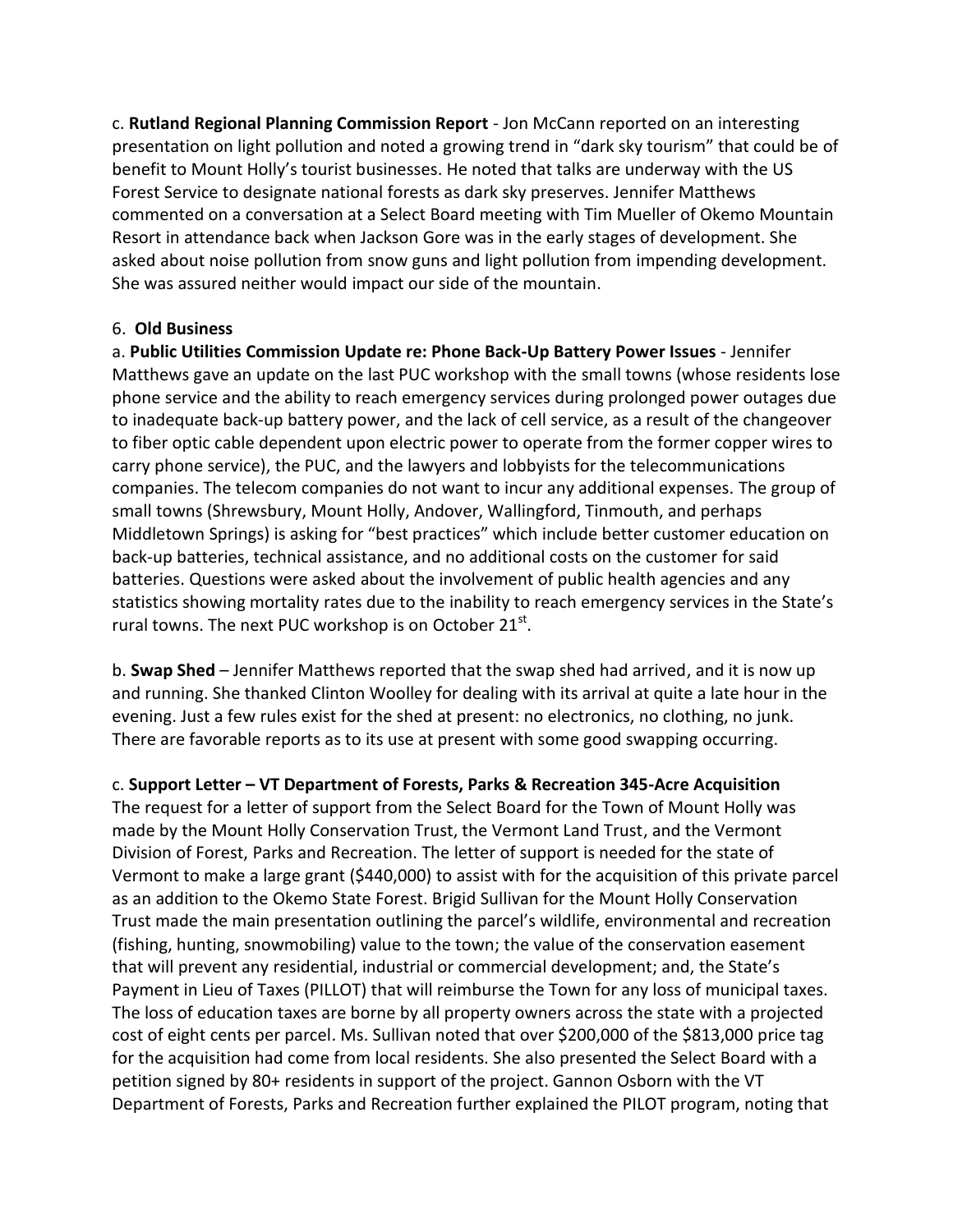the taxes paid currently on the property would remain at the same amount until the State Legislature reassesses the PILOT payments in 2022. He noted that those payments had been at 1% of the assessed value of property, but are now at .6% after the Legislature's last reassessment of PILOT payments. Joan Weir of the Vermont Land Trust noted that the conservation easement on the property is on in perpetuity. The conservation easement is a requirement of the VT Housing & Conservation Board, which made a sizable grant to help with this acquisition. The property is doubly-protected from development with this conservation easement. Peter Smith pointed out that the numerous beech trees on the property make for prime bear habitat, which also ensures that the Department of Fish and Wildlife would oppose any sort of development on the acreage.

David Johnson reported for the Board of Listers and as Treasurer. He reiterated the eight cents per parcel increase in the education tax and the current PILOT program payments, which have been decreasing with each reassessment by the State Legislature. He noted that currently 5718 acres in town, or 23.8% of the land in town, is in State and Federal hands. This acquisition will increase that to 25.65% of the land in town in State and Federal hands. Ms. Matthews reiterated Dennis Devereux's concerns about balancing conserved land with the need to keep housing and land costs affordable for young families in town or wanting to move to town for our excellent elementary school.

Ms. Matthews noted that she was impressed by the range of the discussion provoked by this subject in last month's Select Board meeting and this one also: the intersection of land values, conservation, affordable housing, the needs of young families, and Mount Holly's excellent elementary school were among topics that she hoped could be discussed in the future. Ron Tarbell made a motion to approve the 345-acre acquisition of the two properties off Route 155 and Government Road by the VT Department of Forests, Parks & Recreation, seconded by Jennifer Matthews, passed unanimously. The Select Board will write a letter to the State as requested. The Select Board thanked those making the presentations for all the information shared and for the significant work done to acquire the land for this project.

#### 7. **New Business**

a. **VLCT/PACIF Insurance Renewals –** Time for the policy renewal for property, vehicle, dam, and worker's comp insurance, with the rates either staying flat or with a slight decrease.

b. **Mount Holly Planning Commission – One Term Expires November 2019** – Ms. Matthews noted that in the past when a term was expiring, letters of interest were requested from both the incumbent, if still interested in serving, and others who might be interested in serving. It was agreed to post the position in the *Chit Chat*.

## c. **Other**

Bill McGrath (Chair of the Planning Commission) rose to say that he had been called "an embarrassment," wanted the statement withdrawn or he would resign. Unsure of what he was talking about, the Select Board did not respond, and Mr. McGrath walked out the door. Robert Bryant rose to discuss the complaints he had made to the Select Board at the last two meetings. He complained about conditions around town that had not been addressed and about town officials who do nothing. He stated that the State considers Mount Holly to be the